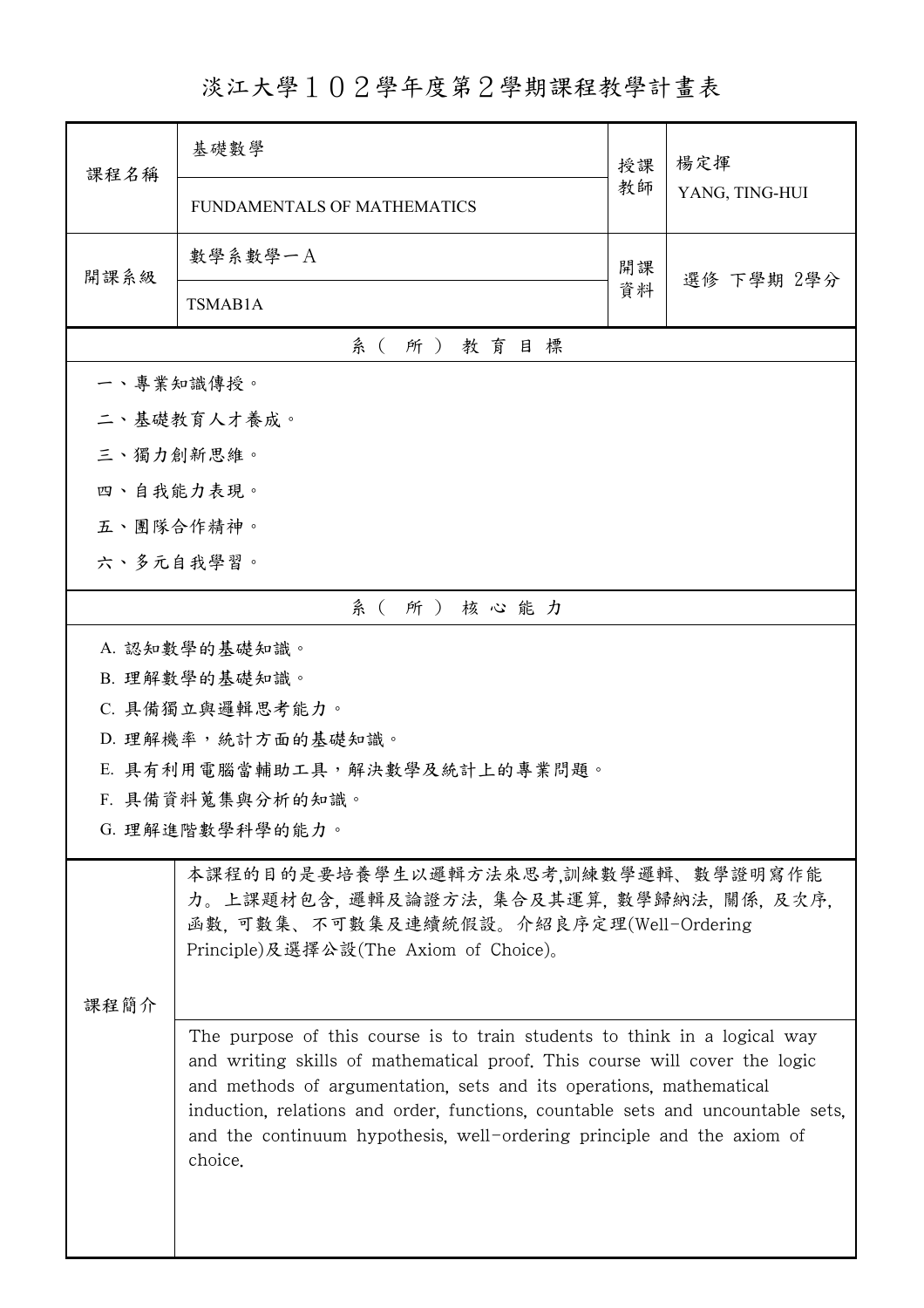本課程教學目標與目標層級、系(所)核心能力相關性 一、目標層級(選填): (一)「認知」(Cognitive 簡稱C)領域:C1 記憶、C2 瞭解、C3 應用、C4 分析、 C5 評鑑、C6 創造 (二)「技能」(Psychomotor 簡稱P)領域:P1 模仿、P2 機械反應、P3 獨立操作、 P4 聯結操作、P5 自動化、P6 創作 (三)「情意」(Affective 簡稱A)領域:A1 接受、A2 反應、A3 重視、A4 組織、 A5 內化、A6 實踐 二、教學目標與「目標層級」、「系(所)核心能力」之相關性: (一)請先將課程教學目標分別對應前述之「認知」、「技能」與「情意」的各目標層級, 惟單項教學目標僅能對應C、P、A其中一項。

 (二)若對應「目標層級」有1~6之多項時,僅填列最高層級即可(例如:認知「目標層級」 對應為C3、C5、C6項時,只需填列C6即可,技能與情意目標層級亦同)。

 (三)再依據所訂各項教學目標分別對應其「系(所)核心能力」。單項教學目標若對應 「系(所)核心能力」有多項時,則可填列多項「系(所)核心能力」。

(例如:「系(所)核心能力」可對應A、AD、BEF時,則均填列。)

| 序             |                                                     |                                                                                                                              | 相關性            |             |  |
|---------------|-----------------------------------------------------|------------------------------------------------------------------------------------------------------------------------------|----------------|-------------|--|
| 教學目標(中文)<br>號 | 教學目標(英文)                                            | 目標層級                                                                                                                         | 系(所)核心能力       |             |  |
| $\mathbf{1}$  | 本課程的目的是要培養學生以邏輯<br>方法來思考,訓練數學邏輯、數學<br>證明寫作能力。       | The purpose of this course is<br>to train students to think in<br>a logical way and writing<br>skills of mathematical proof. | C <sub>4</sub> | <b>ABCG</b> |  |
|               | 教學目標之教學方法與評量方法                                      |                                                                                                                              |                |             |  |
| 序<br>號        | 教學目標                                                | 教學方法                                                                                                                         |                | 評量方法        |  |
| $\mathbf{1}$  | 本課程的目的是要培養學生以邏輯 講述、實作<br>方法來思考,訓練數學邏輯、數學<br>證明寫作能力。 |                                                                                                                              | 表現             | 紙筆測驗、實作、上課  |  |
|               |                                                     |                                                                                                                              |                |             |  |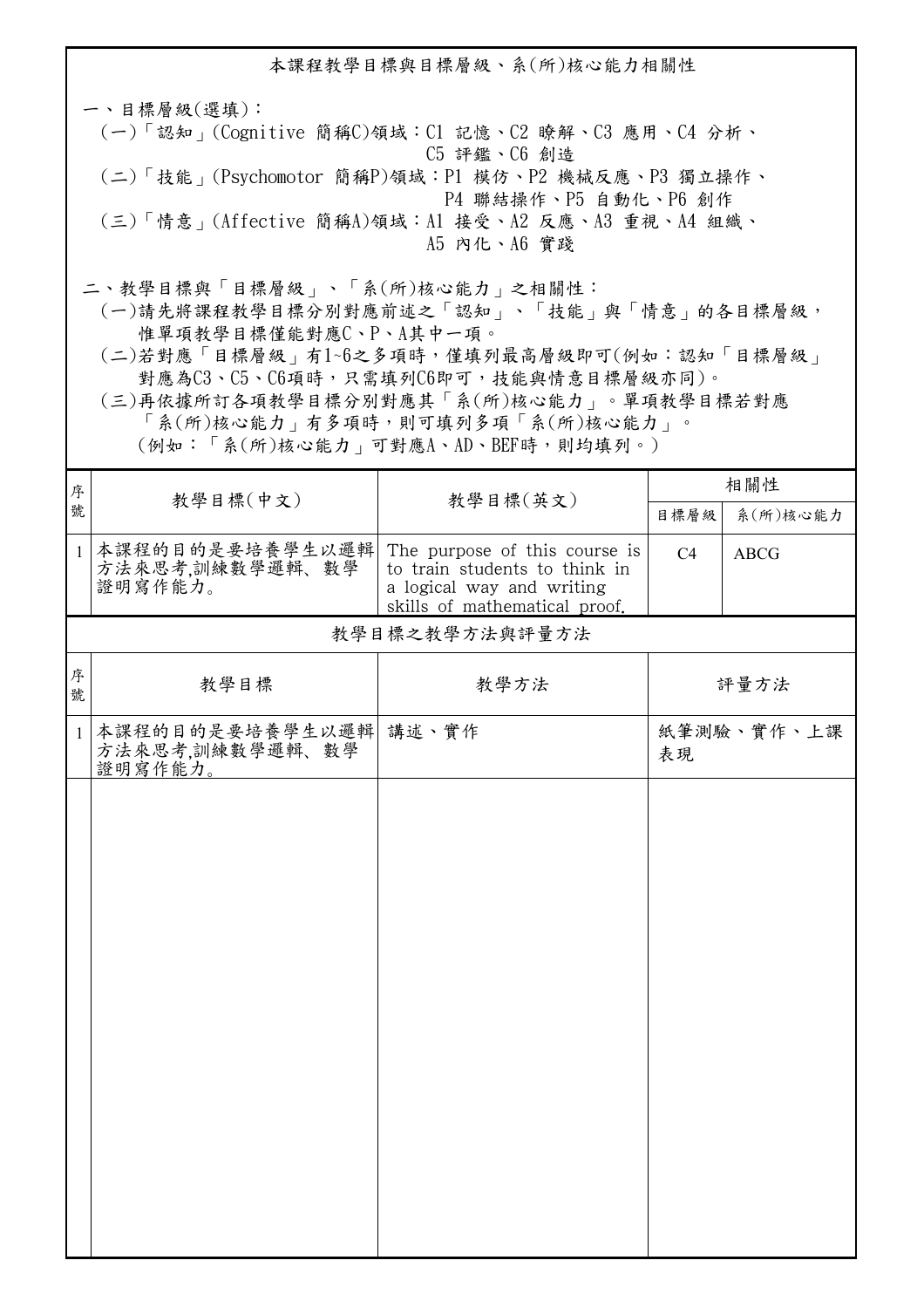| 本課程之設計與教學已融入本校校級基本素養         |                             |                            |                                                |    |  |
|------------------------------|-----------------------------|----------------------------|------------------------------------------------|----|--|
| 淡江大學校級基本素養                   |                             |                            | 內涵說明                                           |    |  |
| 全球視野<br>$\langle \ \rangle$  |                             |                            | 培養認識國際社會變遷的能力,以更寬廣的視野了解全球化<br>的發展。             |    |  |
|                              | 資訊運用<br>$\langle \ \rangle$ |                            | 熟悉資訊科技的發展與使用,並能收集、分析和妥適運用資<br>訊。               |    |  |
|                              | 洞悉未來<br>$\langle \rangle$   |                            | 瞭解自我發展、社會脈動和科技發展,以期具備建構未來願<br>景的能力。            |    |  |
| 品德倫理<br>$\langle \ \rangle$  |                             |                            | 了解為人處事之道,實踐同理心和關懷萬物,反省道德原則<br>的建構並解決道德爭議的難題。   |    |  |
| 獨立思考                         |                             |                            | 鼓勵主動觀察和發掘問題,並培養邏輯推理與批判的思考能<br>力。               |    |  |
| 樂活健康<br>$\langle \, \rangle$ |                             |                            | 注重身心靈和環境的和諧,建立正向健康的生活型態。                       |    |  |
|                              | 團隊合作<br>$\langle \rangle$   |                            | 體察人我差異和增進溝通方法,培養資源整合與互相合作共<br>同學習解決問題的能力。      |    |  |
|                              | 美學涵養<br>$\langle \rangle$   |                            | 培養對美的事物之易感性,提升美學鑑賞、表達及創作能<br>力。                |    |  |
|                              |                             |                            | 授課進度表                                          |    |  |
| 週<br>欤                       | 日期起訖                        |                            | 內 容 (Subject/Topics)                           | 備註 |  |
|                              | $103/02/17$ ~<br>103/02/23  | $Rigor-1$                  | Chapter 5 Axioms of Set Theory, Paradoxes, and |    |  |
| $\mathfrak{D}$               | $103/02/24$ ~<br>103/03/02  | $Rigor-2$                  | Chapter 5 Axioms of Set Theory, Paradoxes, and |    |  |
| 3                            | $103/03/03$ ~<br>103/03/09  | $Rigor-3$                  | Chapter 5 Axioms of Set Theory, Paradoxes, and |    |  |
| 4                            | $103/03/10$ ~<br>103/03/16  | $Rigor-4$                  | Chapter 5 Axioms of Set Theory, Paradoxes, and |    |  |
| 5                            | $103/03/17$ ~<br>103/03/23  | $Rigor-5$                  | Chapter 5 Axioms of Set Theory, Paradoxes, and |    |  |
| 6                            | $103/03/24$ ~<br>103/03/30  | Chapter 6 Number Systems-1 |                                                |    |  |
| 7                            | $103/03/31$ ~<br>103/04/06  | Chapter 6 Number Systems-2 |                                                |    |  |
| 8                            | $103/04/07$ ~<br>103/04/13  | Chapter 6 Number Systems-3 |                                                |    |  |
| 9                            | $103/04/14$ ~<br>103/04/20  | Chapter 6 Number Systems-4 |                                                |    |  |
| 10                           | $103/04/21$ ~<br>103/04/27  | 期中考試週                      |                                                |    |  |
| 11                           | $103/04/28$ ~<br>103/05/04  |                            | Chapter 7 More on the Real Number System-1     |    |  |
| 12                           | $103/05/05$ ~<br>103/05/11  |                            | Chapter 7 More on the Real Number System-2     |    |  |